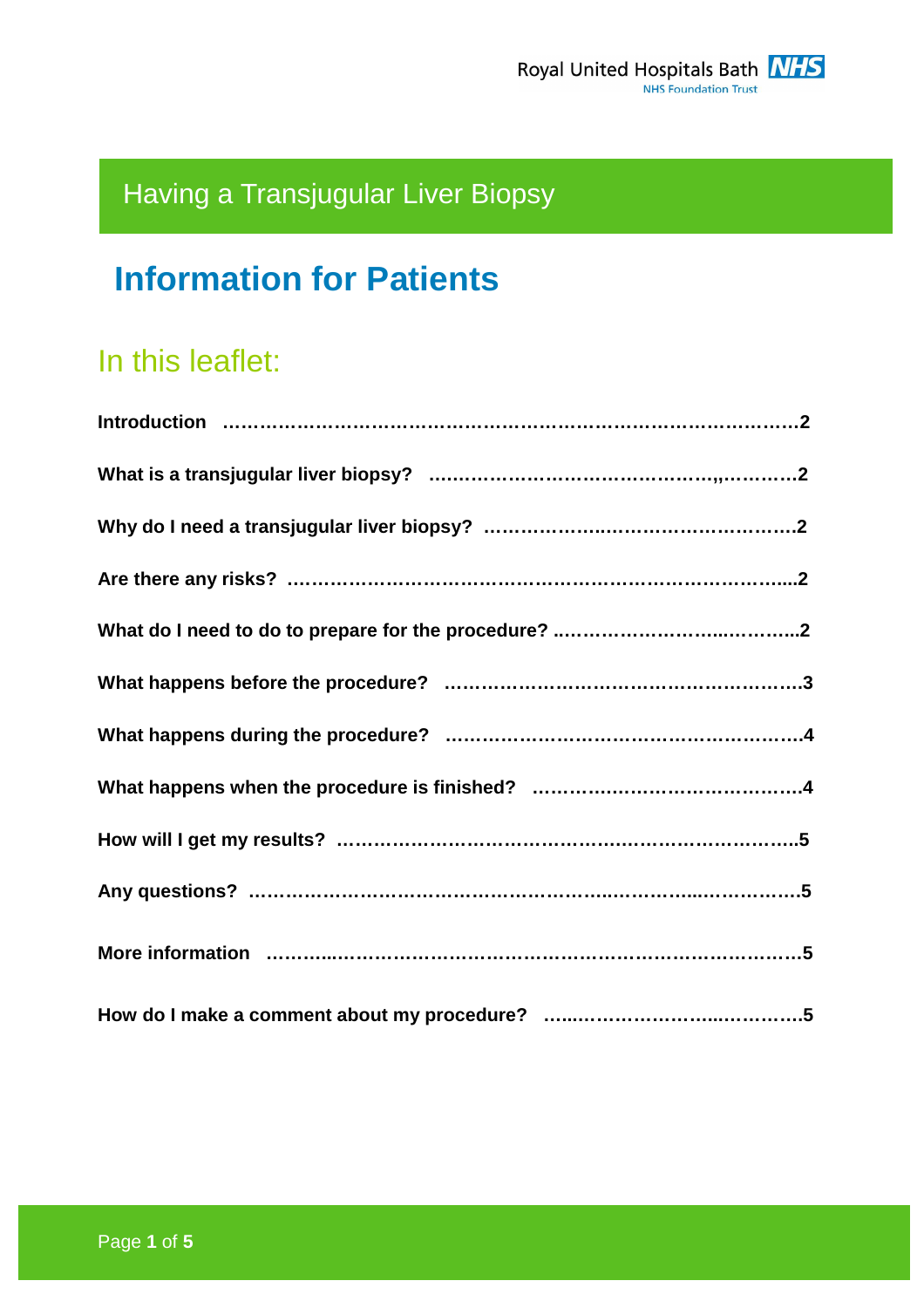#### **Introduction**

This leaflet tells you about having a transjugular liver biopsy. It explains what is involved and what the possible risks are.

If you have any questions or concerns, please do not hesitate to speak to a doctor or nurse caring for you in the Interventional Radiology department.

## What is a transjugular liver biopsy?

A liver biopsy is a procedure that involves taking a tiny specimen of the liver for examination under a microscope. In most cases, a liver biopsy is taken through the skin by passing a fine needle through into the liver.

A transjugular liver biopsy (TJLBx) is an alternative way of obtaining the liver specimen by passing the needle through the vein in the neck (jugular vein) to one of the veins in your liver (hepatic veins). This method is used in patients who have abnormal clotting of the blood or fluid collecting within abdomen. This technique is to reduce the risk of bleeding from the surface of the liver after the biopsy.

# Why do I need a transjugular liver biopsy?

The doctors looking after you have decided that you need a liver biopsy to obtain more information about your liver problem. The information gained from the biopsy will help the doctors in the treatment of your condition. The consultant in charge of your care and the interventional radiologist performing the procedure have discussed your case and feel that a transjugular liver biopsy is the best way to obtain this information.

## Are there any risks?

Transjugular liver biopsy is a safe procedure, but as with any medical procedure there are some risks and complications that can arise. The overall risk of a problem requiring further treatment is low (1–2%).

The main risk is bleeding after the biopsy. However, a transjugular liver biopsy has a lower risk of bleeding than a conventional liver biopsy taken through the side of the abdomen.

## What do I need to do to prepare for the procedure?

Your blood clotting can be abnormal if you have a liver abnormality. You will need to have a blood test before the procedure to check this. Your doctor or clinical nurse specialist will tell you about this and how to arrange it. You may need to have an injection of vitamin K or special transfusions to correct blood clotting before the procedure. If you have any concerns about having blood transfusions, you should discuss these with your doctor.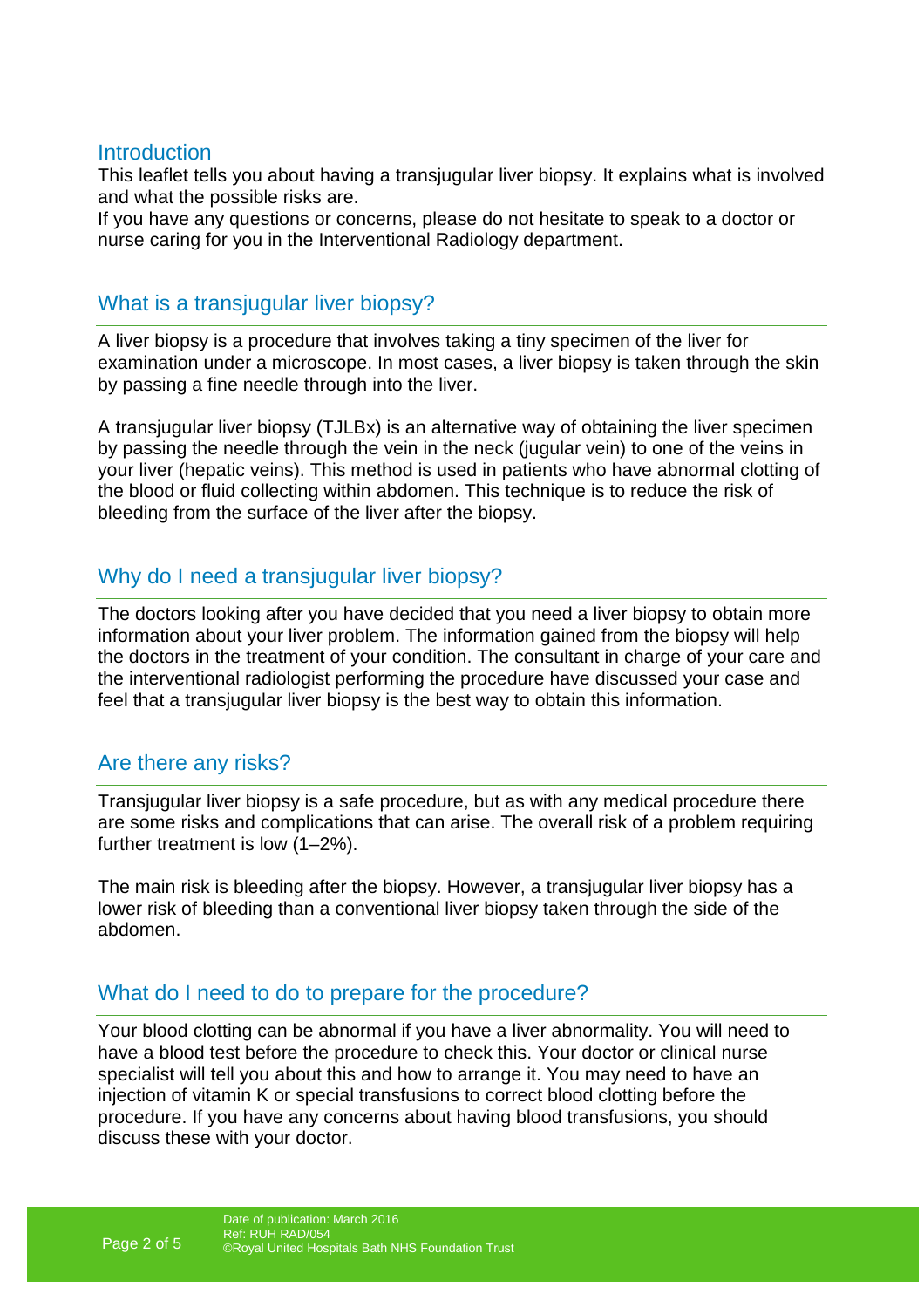If you are taking Warfarin, Clopidogrel, aspirin or other blood thinning medications please inform the Radiology department at least one week before the procedure, as these may need to be stopped for a number of days before the examination. Please continue to take all your other medications as usual.

You may already be an inpatient or, if not, you will be admitted into hospital on the day of your procedure. On admission you will be informed of the approximate time of your procedure. However, this may change due to unforeseen circumstances.

A doctor will go through your medical history and explain the procedure answering any questions you or your family may have. When all your questions have been answered you will be asked to sign a consent form for the procedure.

You will not be allowed to eat for 4 hours or drink for 2 hours before the procedure. If you are a diabetic your blood sugar levels will need to be monitored to ensure they remain within stable limits.

A cannula (needle) will be inserted into a vein in your hand/arm. This allows us to administer antibiotics to minimise the risk of infection.

Before the procedure you will be asked by the ward staff to change into a hospital gown. It is not necessary to remove hearing aids, dentures, glasses or jewellery for the procedure. However, just before you leave the ward, empty your bladder so that you will be comfortable during the procedure.

#### What happens before the procedure?

When it is time for the procedure you will be taken on your bed to the Radiology department, where you will be welcomed by the radiology staff:

- The Radiologist is a doctor specially trained to interpret X-rays and scans and to perform image-guided procedures.
- Radiographers are specially trained health professionals who move and control the radiographic equipment during the procedure.
- Radiology Nurses work with the radiologists and care for the patient during interventional procedures.

A nurse will check your details. Please tell the nurse if you have asthma, or are allergic to any medications, skin cleaning preparations, iodine or the contrast medium (special dye used to highlight blood vessels on X-rays) used for the procedure.

The radiologist will explain the procedure answering any questions you or your family may have. When all your questions have been answered you will be asked to sign a consent form for the procedure.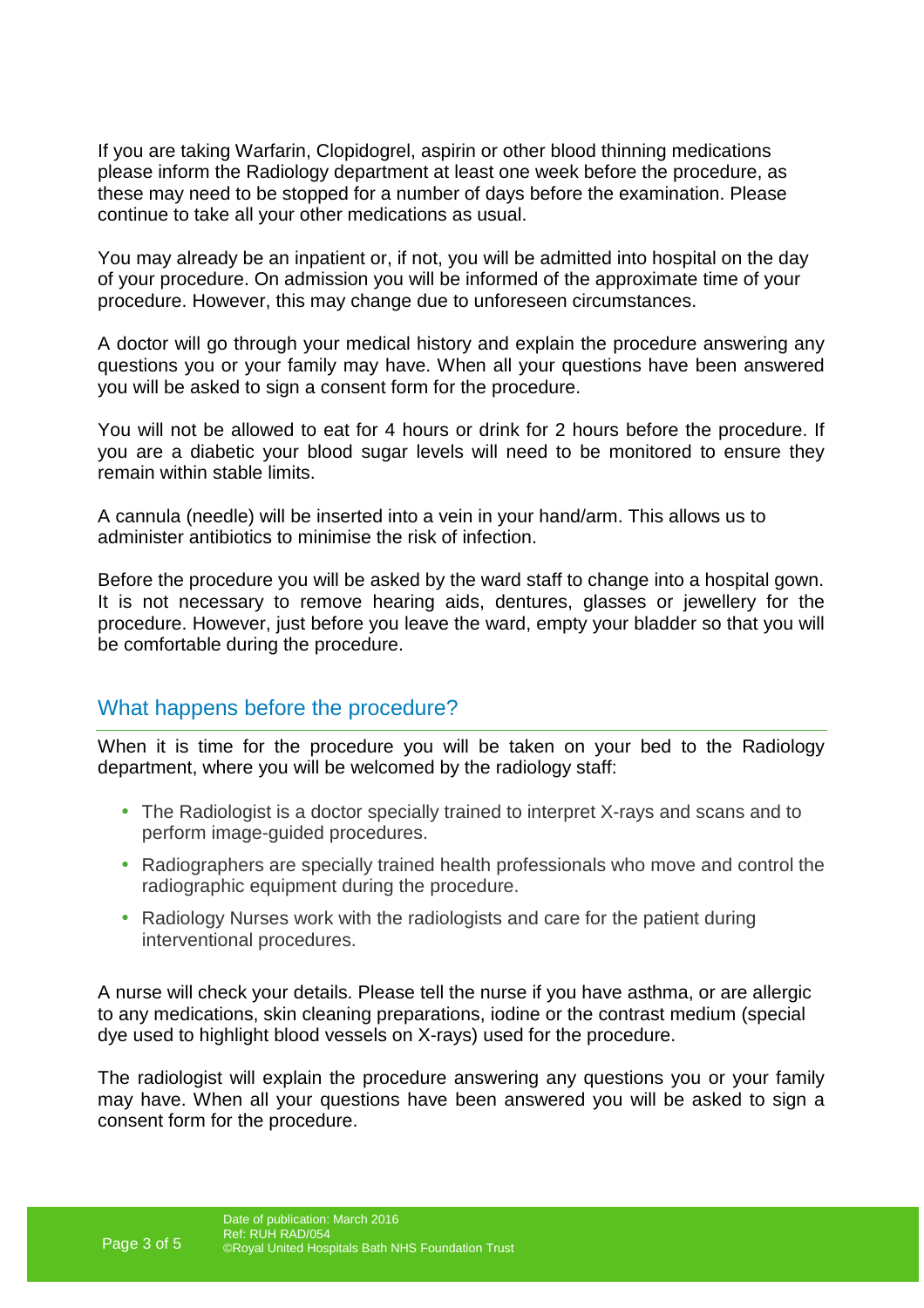# What happens during the procedure?

You will be taken into the Interventional radiology room and helped onto the X-ray table. The radiologist will perform an ultrasound scan of the neck to locate the jugular vein before starting the procedure.

You will have a device attached to your finger to monitor your heart rate and breathing. A cuff will be placed on your arm to monitor your blood pressure (please inform the nurse if there is a reason why a certain arm cannot be used). You may be given oxygen via a mask or tubing under your nose.

You may be given a sedative and painkillers though the cannula in your hand/arm. You will not be fully unconscious during the procedure but you should be drowsy and relaxed.

The skin at the side of your neck will be cleaned with antiseptic fluid and covered with a sterile drape (towel). The radiologist will give you an injection of local anaesthetic to numb the area. This may cause some stinging, but it will only last a short time. A fine needle will be passed through the skin into the neck vein under ultrasound guidance.

An X-ray camera suspended over the table will be used to take images during the procedure. It will come close to you but will not touch you. This is used to guide the passage of a small tube (catheter) through the veins to your liver. Once the catheter is in the liver, X-ray dye (contrast medium) will be injected through the needle and pictures will be taken. You may experience a warm sensation throughout your body. This is normal and wears off quickly. You may be asked to hold your breath and keep still while X-ray pictures are taken.

A biopsy needle is passed through the vein to the liver and usually one to three small samples of liver tissue are obtained. When the catheter is placed in the liver, you may get a dull ache in the right shoulder. This will go away once the tube has been removed. Some people feel a sharp pinch inside the abdomen as the biopsy is taken, but this will only last 1–2 seconds.

When the procedure is finished the radiologist will remove the tube and press on the neck for about 5-10 minutes in order to stop any bleeding.

The procedure usually takes approximately one hour.

#### What happens when the procedure is finished?

You will be taken back to your ward, where you will need to rest in bed for about 6 hours. You will have your pulse, blood pressure and if necessary your temperature taken to ensure there have been no complications.

You can eat and drink normally unless instructed otherwise by your doctor. Assuming you are feeling well, you will normally be discharged the same day.